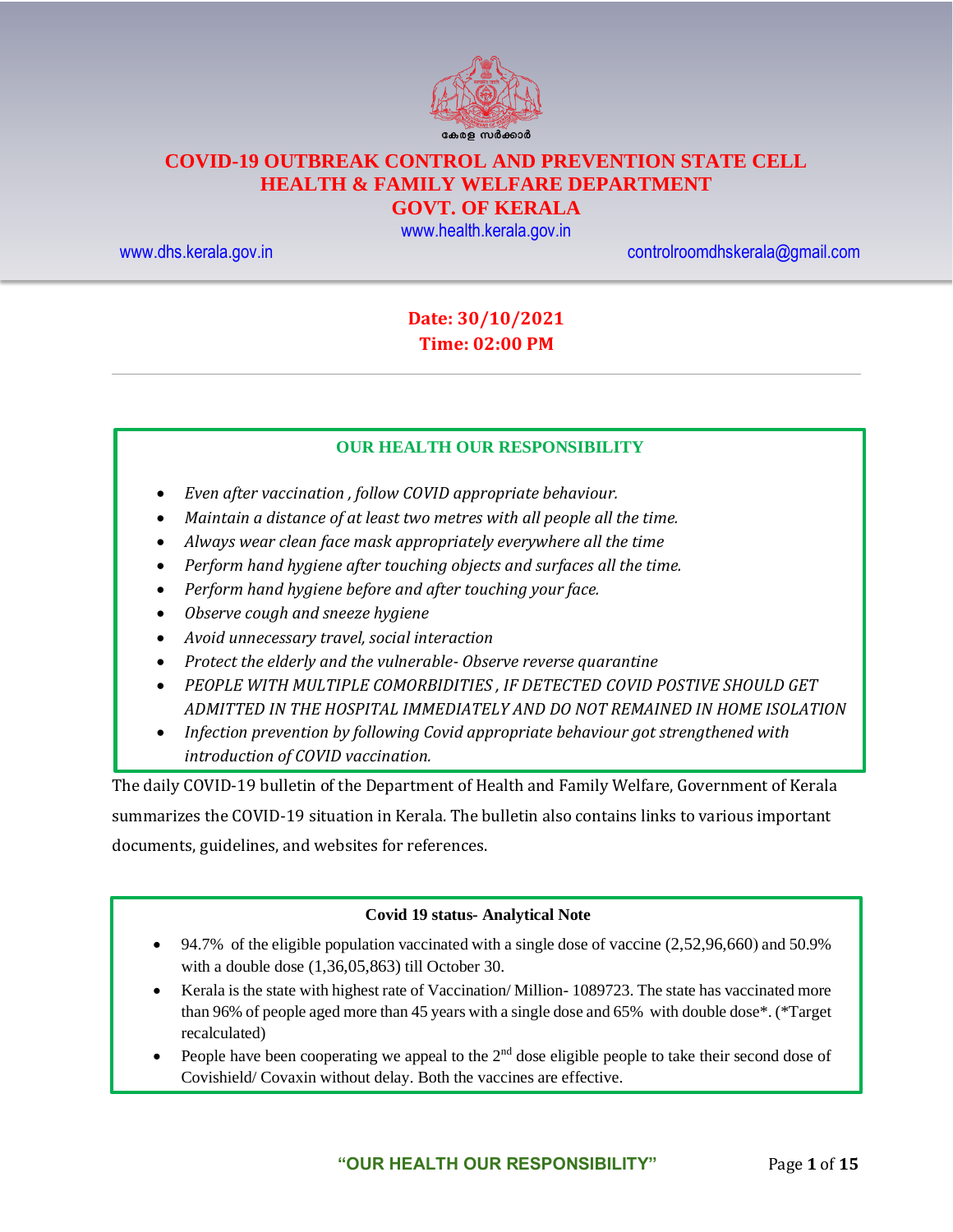- **As per today's data, among the 7427 positives, 6170 persons were eligible for vaccination. 1616 were vaccinated with single-dose and 2629 were fully vaccinated.**
- **1925 persons had no history of vaccination. This sub cohort needs to be followed and among them people having morbidity are advised to access health care in a Hospital.** All vaccinated people should follow covid appropriate behavior.
- **Non vaccinated people with co morbidity have higher chances of mortality based on the mortality analysis. Hence, especially people with comorbidities should be careful. All must follow Covid appropriate behaviors.**
- **COVID-19 vaccines protect people from getting infected and become severely ill, and significantly reduce the likelihood of hospitalization and death**.
- **During October 22-28, the average active cases were 77,525 out of them an average of around 2% only were admitted in oxygen beds and 1.5% were in ICU. During this period there was a decrease of around 761 new cases. The growth rate in newly declared cases decreased by 1.3% during the same week compared to the previous week. The number of active patients, those admitted in hospitals, field hospitals, ICU , ventilator and oxygen support beds has reduced by 10%, 10%, 19%, 14%, 17% and 6% respectively in this week compared to previous week. This shows that rate of hospitalization and serious cases are showing a decreasing trend.**
- For any disease control program, active case finding is important. The state is doing appropriate testing. However, there is an apprehension regarding test positivity rate. It is hereby explained that test positivity rate indicates the infection. There are two specific issues all may understand i.e. **contracting infection** and because of contracting infection **the disease manifestation**. The World over post vaccination phase, contracting infection to disease manifestation is examined as CONVERSION RATE to decide the severity of pandemic. The data as on date suggests the conversion rate is stable because the People are following instructions, taking vaccines. However, it can be further improved with cooperation from all i.e. positive person having comorbidities should not delay their arrival in Hospital and take treatment as per the treatment protocols.
- Out of total 78,624 cases of infection only 8.2% of the active cases are admitted either in hospital/Field hospitals. This percentage is more or less constant and that indicates that the progression toward disease of the person who is infected is not very alarming and appropriate care and support is being given to patients. The patients who arrive late in the hospital even though having morbidity are the majority patients in the hospitals and Diabetes and Hypertension together being the most common cause of patient death. Therefore, we request people with co morbidities once detected with covid infection to get hospitalized in time.
- Based on the Covid positive data during June, July and August, 6% of the Covid positive patients had taken a single dose of Covid 19 vaccination and 3.6% had taken two doses of covid 19 vaccination. This indicates that vaccinated people may get infected, even though it is very less. It indicates that post vaccination immunity is effective in preventing infection. Vaccinated people are advised to consult Doctor only when symptomatic. Vaccinated people should follow covid appropriate behaviour.
- Symptomatic non-Vaccinated people may do RTPCR test. Antigen testing is only for emergency purpose. Non vaccinated people with co-morbidities to do testing by RTPCR and consult doctor.
- Repeat RTPCR is not needed among the people who are detected COVID positive in the previous 3 months. All young person detected positive and at home isolation should do blood sugar test.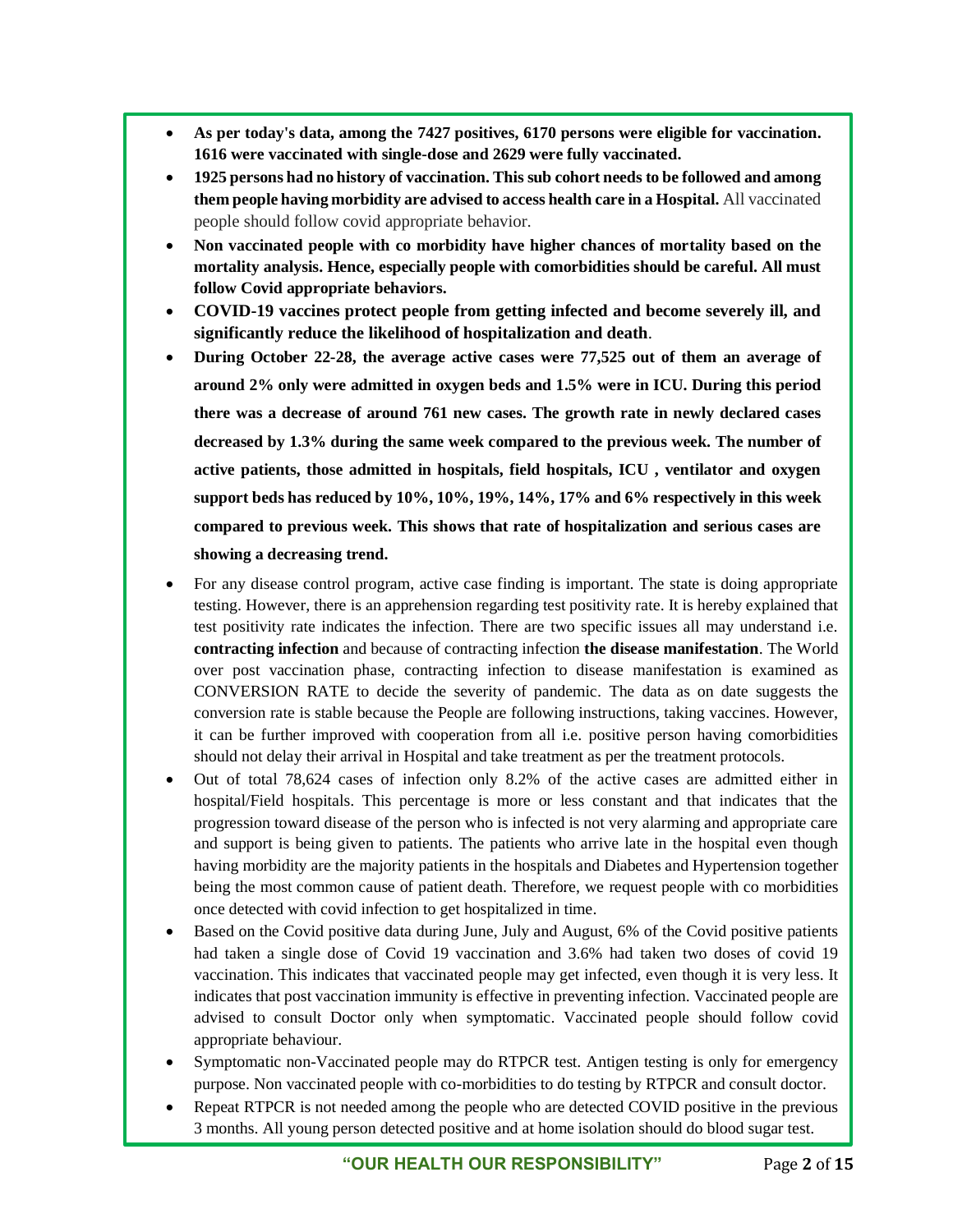## **PART- 1 SUMMARY OF COVID CASES AND DEATH**

| <b>Positive</b><br>cases | <b>Recovere</b><br>patients | <b>New</b><br>persons in<br>Quarantine<br>Isolation | <b>New</b><br>Persons in<br>Home,<br><b>Institution</b><br>quarantine | <b>New</b><br>persons<br>in<br><b>Hospital</b><br><b>Isolation</b> | No of<br><b>Deaths</b><br>reported<br>daily<br>(A) | No of<br>deaths<br>declared<br>as per<br>appeal<br>G.0.(Rt)<br>No.2110/2<br>021/H&F<br><b>WD</b><br>(B) | No of pending<br>deaths<br>declaration of the<br>cases up to 18<br>June 2021 (offline<br>period of death<br>reporting)<br>As per $G.0(Ft)$<br>No.2219/2021/H&F<br><b>WD Dated 14</b><br><b>October</b><br>(C) |
|--------------------------|-----------------------------|-----------------------------------------------------|-----------------------------------------------------------------------|--------------------------------------------------------------------|----------------------------------------------------|---------------------------------------------------------------------------------------------------------|---------------------------------------------------------------------------------------------------------------------------------------------------------------------------------------------------------------|
| 4954063                  | 4843576                     | 16402                                               | 15888                                                                 | 514                                                                | 31156                                              | 873                                                                                                     | 2468                                                                                                                                                                                                          |

## **Table 1. Summary of COVID-19 cases till 29/10/2021**

### **Table 2. Summary of new COVID-19 cases (last 24 hours)**

| <b>Positive</b><br>cases | <b>Recovere</b><br>d<br>patients | <b>New</b><br>persons in<br>Quarantin<br>e/<br><b>Isolation</b> | <b>New</b><br>Persons in<br>Home,<br>Institution<br>quarantine | <b>New</b><br>persons<br>-in<br>Hospital<br><b>Isolation</b> | No of<br><b>Deaths</b><br>reported<br>daily<br>(A) | No of<br>deaths<br>declared as<br>per appeal<br>G.0.(Rt)<br>No.2110/20<br><b>21/H&amp;FWD</b><br>(B) | No of pending<br>deaths<br>declaration of<br>the cases up to<br><b>18 June 2021</b><br>(offline period of<br>death reporting)<br>As per G.O.(Rt)<br>No.2219/2021/H&<br><b>FWD Dated 14</b><br><b>October</b><br>(C) |
|--------------------------|----------------------------------|-----------------------------------------------------------------|----------------------------------------------------------------|--------------------------------------------------------------|----------------------------------------------------|------------------------------------------------------------------------------------------------------|---------------------------------------------------------------------------------------------------------------------------------------------------------------------------------------------------------------------|
| 7427                     | 7166                             | 15955                                                           | 15358                                                          | 597                                                          | 62                                                 | 39                                                                                                   | 257                                                                                                                                                                                                                 |

## **Table 3. Cumulative summary as on 30/10/2021**

| <b>Total</b><br><b>Positive</b><br>cases | <b>Active</b><br>cases | <b>Total</b><br><b>Recove</b><br>red | <b>Total</b><br>persons in<br><b>Quarantine</b><br>Isolation | Persons in<br>Home/Ins<br>titution<br>quarantin<br>$\mathbf{e}$ | <b>Persons</b><br><i>in</i><br><b>Hospital</b><br><b>Isolatio</b><br>n | <b>Total</b><br>No of<br><b>Deaths</b><br>(D) | <b>Total No of</b><br>deaths<br>declared<br>as per<br>appeal<br>G.0.(Rt)<br>No.2110/20<br><b>21/H&amp;FWD</b><br>(E) | <b>Total No of</b><br>pending deaths<br>declaration of the<br>cases up to 18 June<br>2021 (offline<br>period of death<br>reporting)<br>As per G.O.(Rt)<br>No.2219/2021/H&F<br><b>WD Dated 14</b><br><b>October</b><br>(F) |
|------------------------------------------|------------------------|--------------------------------------|--------------------------------------------------------------|-----------------------------------------------------------------|------------------------------------------------------------------------|-----------------------------------------------|----------------------------------------------------------------------------------------------------------------------|---------------------------------------------------------------------------------------------------------------------------------------------------------------------------------------------------------------------------|
| 4961490                                  | 78624                  | 4850742                              | 275185                                                       | 267835                                                          | 7350                                                                   | 31514                                         | 912                                                                                                                  | 2725                                                                                                                                                                                                                      |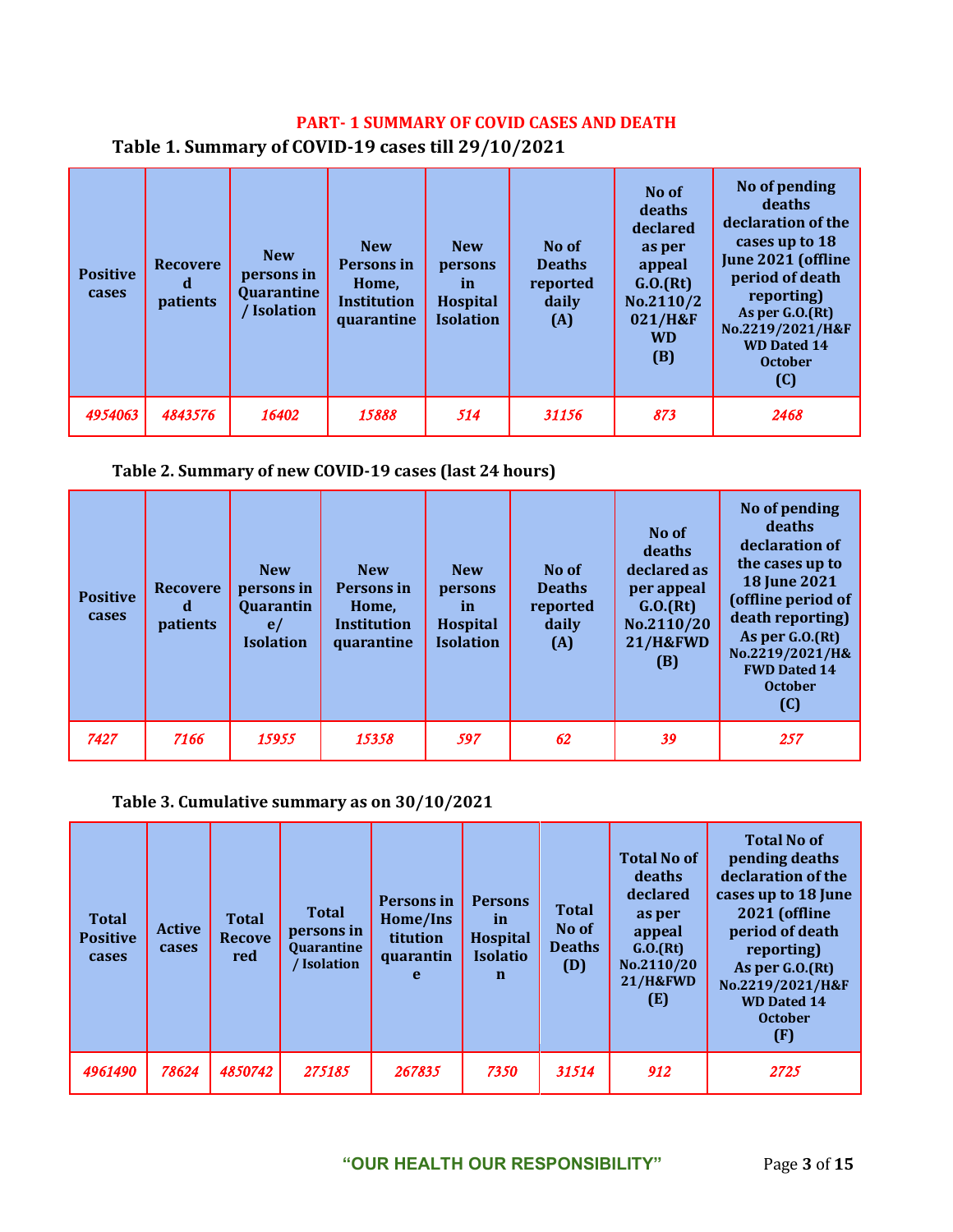| <b>District</b>    | <b>Positive</b><br><b>Cases</b><br>declared<br>today | <b>Declared</b><br><b>Negative</b><br>today | <b>Positive</b><br>cases<br>admitted in<br>the district | <b>Other Districts</b>                                                                                                                                                                                         |
|--------------------|------------------------------------------------------|---------------------------------------------|---------------------------------------------------------|----------------------------------------------------------------------------------------------------------------------------------------------------------------------------------------------------------------|
| Thiruvananthapuram | 1001                                                 | 747                                         | 11379                                                   | Kollam - 95, Pathanamthitta - 16, Alappuzha - 10,<br>Kottayam - 15, Idukki - 12, Ernakulam - 8, Thrissur - 7,<br>Palakkad - 3, Malappuram - 3, Kozhikode - 3, Kannur -<br>1, Kasaragod - 1, Others - 59        |
| Kollam             | 627                                                  | 1311                                        | 6842                                                    | Pathanamthitta - 9, Idukki - 1, Ernakulam - 1                                                                                                                                                                  |
| Pathanamthitta     | 430                                                  | 407                                         | 4407                                                    | Alappuzha - 3, Kottayam - 8, Idukki - 4, Ernakulam - 3,<br>Thrissur - 1                                                                                                                                        |
| Alappuzha          | 285                                                  | 374                                         | 3294                                                    | Kollam - 4, Pathanamthitta - 35, Kottayam - 34, Idukki -<br>6, Ernakulam - 3, Palakkad - 5, Kannur - 1                                                                                                         |
| Kottayam           | 562                                                  | 61                                          | 6108                                                    | Pathanamthitta - 51, Alappuzha - 2, Idukki - 56,<br>Ernakulam - 33, Thrissur - 1, Kannur - 2                                                                                                                   |
| Idukki             | 280                                                  | 436                                         | 4466                                                    | Alappuzha - 1, Kottayam - 13, Ernakulam - 32                                                                                                                                                                   |
| Ernakulam          | 862                                                  | 1323                                        | 10665                                                   | Pathanamthitta - 10, Kottayam - 12, Idukki - 20,<br>Thrissur - 2, Palakkad - 9, Wayanad - 2, Kannur - 5,<br>Kasaragod - 2, Others - 316                                                                        |
| Thrissur           | 829                                                  | 121                                         | 5869                                                    | Kollam - 1, Alappuzha - 1, Idukki - 1, Ernakulam - 5,<br>Palakkad - 20, Malappuram - 1, Kannur - 1, Others - 1                                                                                                 |
| Palakkad           | 382                                                  | 480                                         | 3433                                                    | Thiruvananthapuram - 2, Pathanamthitta - 2, Kottayam<br>- 8, Idukki - 2, Ernakulam - 6, Thrissur - 40,<br>Malappuram - 8, Kozhikode - 1, Kasaragod - 2                                                         |
| Malappuram         | 394                                                  | 503                                         | 5233                                                    | Thiruvananthapuram - 2, Pathanamthitta - 2, Kottayam<br>- 2, Idukki - 1, Ernakulam - 3, Thrissur - 4, Kannur - 2,<br>Kasaragod - 1                                                                             |
| Kozhikode          | 997                                                  | 570                                         | 8294                                                    | Thiruvananthapuram - 2, Pathanamthitta - 2, Kottayam<br>- 5, Ernakulam - 12, Malappuram - 4, Wayanad - 42,<br>Kannur - 64, Kasaragod - 13, Others - 1                                                          |
| Wayanad            | 310                                                  | 190                                         | 3016                                                    | Kannur - 3, Kasaragod - 1                                                                                                                                                                                      |
| Kannur             | 349                                                  | 457                                         | 4085                                                    | Thiruvananthapuram - 6, Kollam - 2, Pathanamthitta -<br>2, Alappuzha - 1, Kottayam - 6, Idukki - 3, Ernakulam -<br>9, Thrissur - 4, Palakkad - 2, Malappuram - 8,<br>Kozhikode - 13, Wayanad - 3, Others - 187 |
| Kasaragod          | 119                                                  | 186                                         | 1533                                                    | Kannur - 1                                                                                                                                                                                                     |
| <b>Total</b>       | 7427                                                 | 7166                                        | 78624                                                   |                                                                                                                                                                                                                |

## **Table 4. District wise summary of Cumulative cases, Active cases, and New positive cases**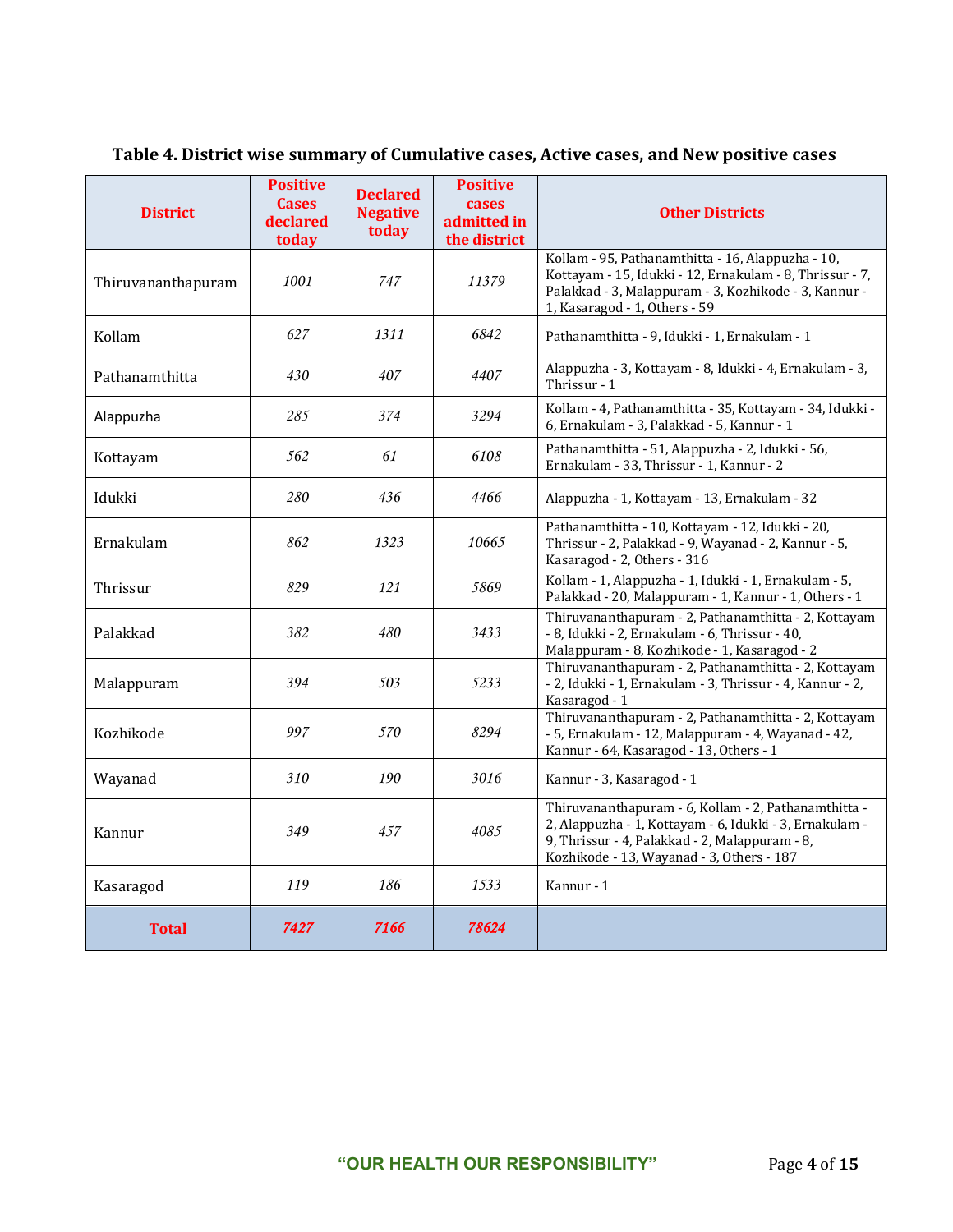| <b>District</b>    | No of<br><b>Deaths</b><br>reported<br>daily<br>(A) | <b>No of deaths</b><br>declared through<br>appeal G.O.(Rt)<br>No.2110/2021/H&F<br><b>WD</b><br><b>Dated 29 September</b><br>(B) | No of pending deaths<br>declaration of the cases up<br>to 18 June 2021 (offline<br>period of death reporting)<br>As per G.O.(Rt)<br>No.2219/2021/H&FWD<br><b>Dated 14 October</b><br>(C) | <b>Death</b><br><b>Cases</b><br>approved<br>today<br>$(A+B+C)$ |
|--------------------|----------------------------------------------------|---------------------------------------------------------------------------------------------------------------------------------|------------------------------------------------------------------------------------------------------------------------------------------------------------------------------------------|----------------------------------------------------------------|
| Thiruvananthapuram | $\mathfrak{I}$                                     | $\theta$                                                                                                                        | $\theta$                                                                                                                                                                                 | $\mathfrak{I}$                                                 |
| Kollam             | $\mathfrak g$                                      | $\theta$                                                                                                                        | $\theta$                                                                                                                                                                                 | 9                                                              |
| Pathanamthitta     | $\overline{4}$                                     | $\theta$                                                                                                                        | $\mathbf{1}$                                                                                                                                                                             | $\mathfrak{I}$                                                 |
| Alappuzha          | $\mathbf{1}$                                       | 34                                                                                                                              | $\theta$                                                                                                                                                                                 | 35                                                             |
| Kottayam           | $\mathfrak g$                                      | $\theta$                                                                                                                        | 0                                                                                                                                                                                        | 9                                                              |
| Idukki             | 0                                                  | $\theta$                                                                                                                        | $\theta$                                                                                                                                                                                 | $\theta$                                                       |
| Ernakulam          | $\overline{7}$                                     | $\boldsymbol{\theta}$                                                                                                           | 229                                                                                                                                                                                      | 236                                                            |
| Thrissur           | $\mathfrak{I}$                                     | 0                                                                                                                               | 22                                                                                                                                                                                       | 27                                                             |
| Palakkad           | $\mathfrak{I}$                                     | 0                                                                                                                               | $\theta$                                                                                                                                                                                 | 5                                                              |
| Malappuram         | $\boldsymbol{7}$                                   | 0                                                                                                                               | $\overline{2}$                                                                                                                                                                           | 9                                                              |
| Kozhikode          | $\mathfrak{Z}$                                     | 0                                                                                                                               | $\theta$                                                                                                                                                                                 | $\mathfrak{Z}$                                                 |
| Wayanad            | $\theta$                                           | 0                                                                                                                               | $\theta$                                                                                                                                                                                 | $\boldsymbol{\theta}$                                          |
| Kannur             | $\boldsymbol{7}$                                   | $\mathfrak{I}$                                                                                                                  | $\theta$                                                                                                                                                                                 | 12                                                             |
| Kasaragod          | $\theta$                                           | $\theta$                                                                                                                        | $\mathfrak{Z}$                                                                                                                                                                           | $\mathfrak{Z}$                                                 |
| <b>Total</b>       | 62                                                 | 39                                                                                                                              | 257                                                                                                                                                                                      | 358                                                            |

**Table 5. District wise Death Cases through online and offline mode - post scrutiny status**

• The list of Track A is mentioned in the Bulletin

- The list of Track B and Track C will be very long as we are declaring cumulative cases. These lists are available with the DMO and can be verified on online portal.
- https://covid19.kerala.gov.in/deathinfo/covidDeathDeclarationList.jsp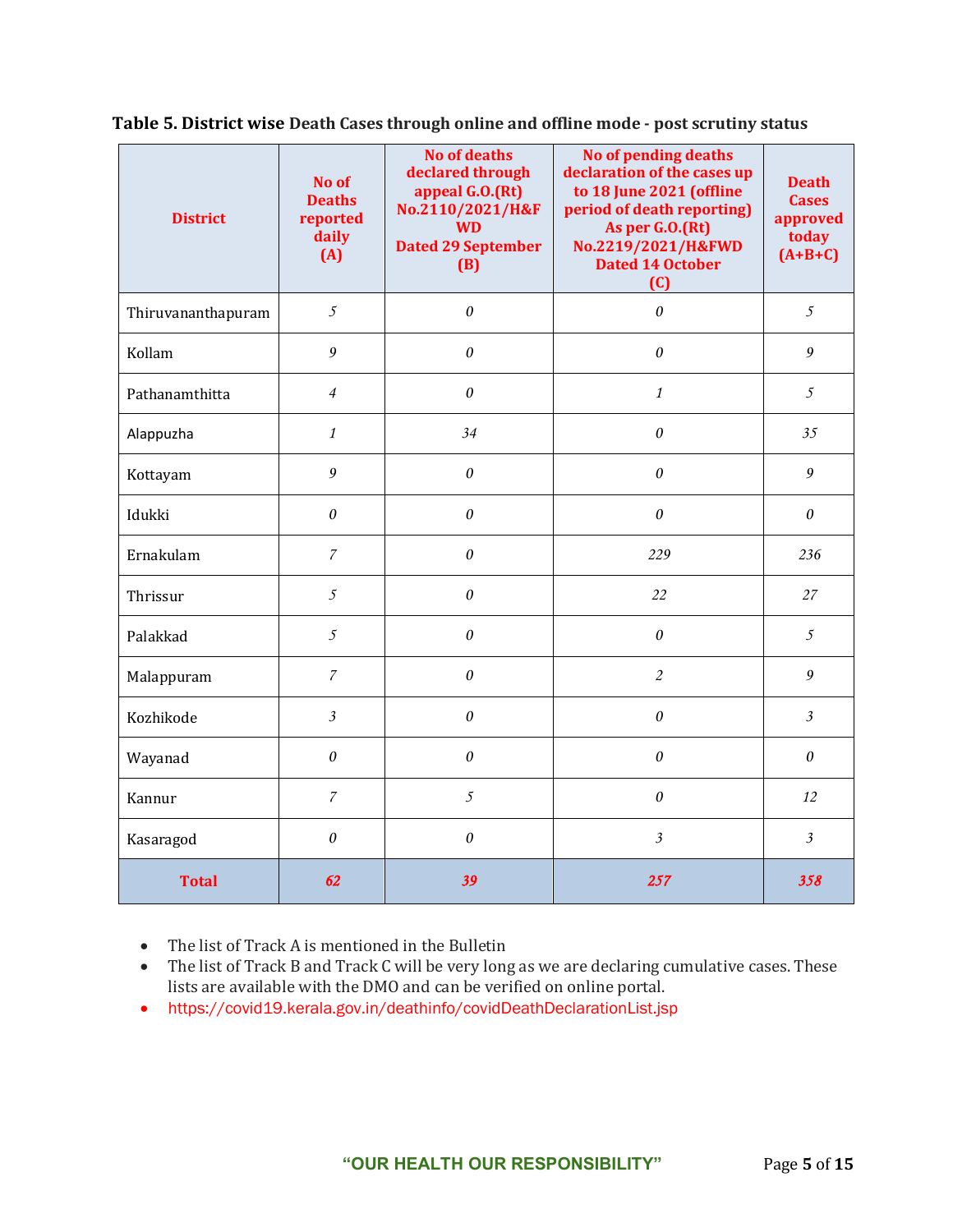## **Table 6. Summary of contact or travel history of COVID-19 cases since 4th May 2020**

| Total cases                                           | 4960991 |
|-------------------------------------------------------|---------|
| Cases with history of International/Interstate travel | 62379   |
| Cases with history of contact                         | 4898612 |

## **Table 7. Summary of contact/travel history of new COVID-19 cases reported in last 24 hours**

| Total cases                                           | 7427 |
|-------------------------------------------------------|------|
| Cases with history of International/Interstate travel | 55   |
| Cases with history of contact                         | 7122 |
| Cases with no history of travel or contact            | 250  |

## **Table 8. Details of COVID-19 positive deaths in the last 24 hours**

| SI no.       | <b>District</b>    | <b>Name</b>       | <b>Place</b>       | Age | <b>Gender</b> | <b>Death Date</b> |
|--------------|--------------------|-------------------|--------------------|-----|---------------|-------------------|
| $\mathbf{1}$ | Thiruvananthapuram | Ambika Y          | Kattakada          | 58  | Female        | 02-09-2021        |
| 2            | Thiruvananthapuram | M abdul wahid     | Nellanad           | 69  | Male          | 18-10-2021        |
| 3            | Thiruvananthapuram | Saraswathy amma B | Vilavoorkal        | 84  | Female        | 16-10-2021        |
| 4            | Thiruvananthapuram | Sreeja v v        | Thiruvananthapuram | 42  | Female        | 29-10-2021        |
| 5            | Thiruvananthapuram | Sudha devi j      | Thiruvananthapuram | 62  | Female        | 25-10-2021        |
| 6            | Kollam             | Bhaskaran c       | Thalavoor          | 85  | Male          | 29-10-2021        |
| 7            | Kollam             | Fathi muthu       | Paravoor           | 74  | Female        | 17-09-2021        |
| 8            | Kollam             | Noushad           | Kollam             | 54  | Male          | 24-10-2021        |
| 9            | Kollam             | Paul george       | Panmana            | 63  | Male          | 01-09-2021        |
| 10           | Kollam             | Sasi              | Thazhava           | 56  | Male          | 14-09-2021        |
| 11           | Kollam             | Sathyavan         | Kummil             | 72  | Male          | 25-10-2021        |
| 12           | Kollam             | Subaida beevi     | Kummil             | 49  | Female        | 27-10-2021        |
| 13           | Kollam             | Subhadra          | Elampalloor        | 70  | Female        | 10-09-2021        |
| 14           | Kollam             | Vasudevan         | Kunnathur          | 76  | Male          | 24-06-2021        |
| 15           | Pathanamthitta     | Abraham kaipuzha  | Ranni pazhavangady | 53  | Male          | 18-10-2021        |
| 16           | Pathanamthitta     | Bhaskaran k p     | Kozhanchery        | 60  | Male          | 28-10-2021        |
| 17           | Pathanamthitta     | George thomas     | Ayiroor            | 88  | Male          | 23-10-2021        |
| 18           | Pathanamthitta     | Gopalan nair      | Malayalapuzha      | 92  | Male          | 28-10-2021        |
| 19           | Alappuzha          | Nanu              | Cheppad            | 99  | Male          | 28-10-2021        |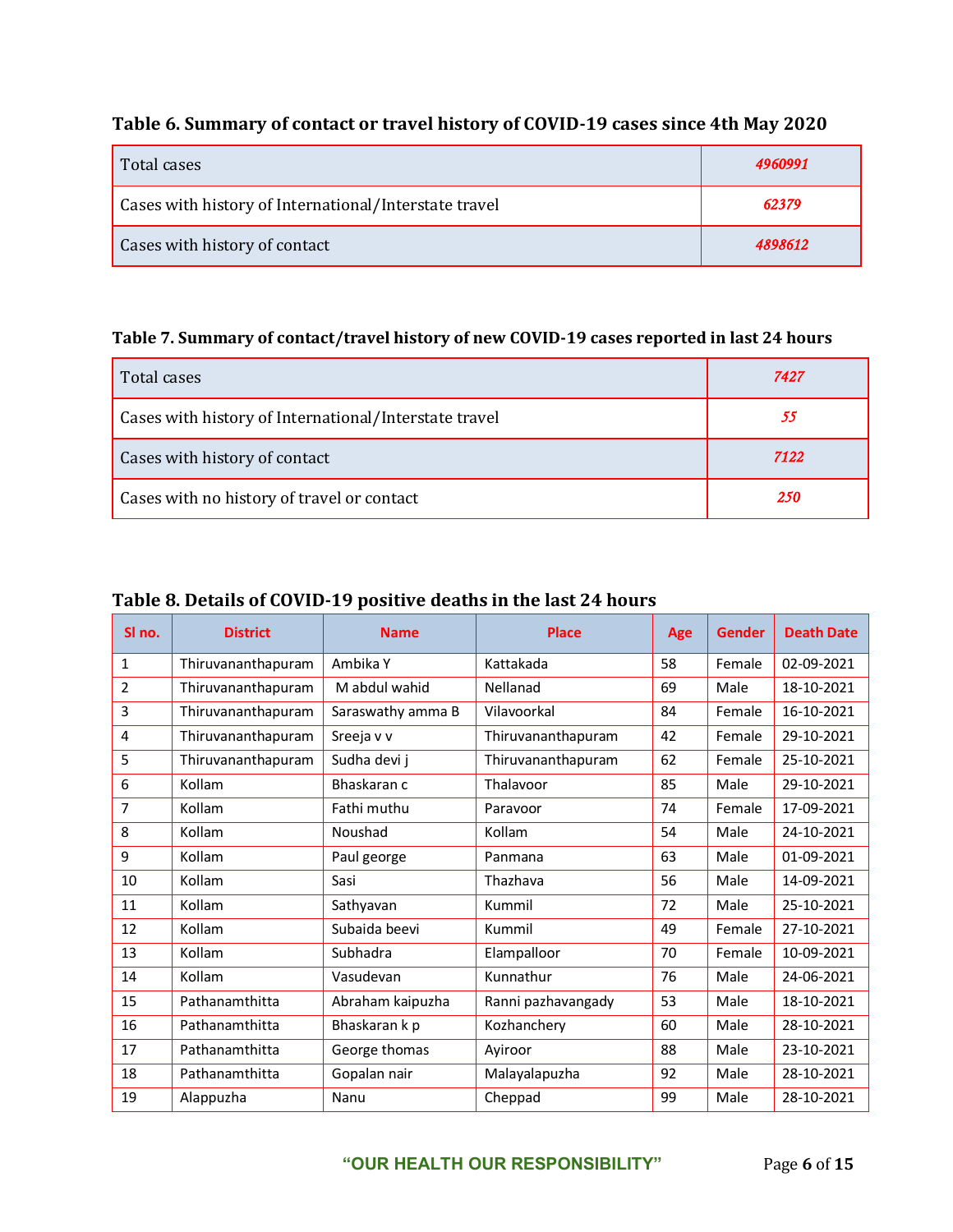| 20 | Kottayam   | <b>Bibin mathew</b> | Marangattupally  | 35 | Male   | 24-09-2021 |
|----|------------|---------------------|------------------|----|--------|------------|
| 21 | Kottayam   | Chacko thomas       | Parathodu        | 85 | Male   | 22-10-2021 |
| 22 | Kottayam   | Elizabeth philip    | Kottayam         | 79 | Female | 26-10-2021 |
| 23 | Kottayam   | Gopalakrishnan nair | Changanassery    | 94 | Male   | 27-10-2021 |
| 24 | Kottayam   | Jose                | Chirakkadavu     | 63 | Male   | 08-09-2021 |
| 25 | Kottayam   | Omanakunju          | Uzhavoor         | 65 | Female | 03-09-2021 |
| 26 | Kottayam   | Pankajakshi amma    | Velloor          | 84 | Female | 07-09-2021 |
| 27 | Kottayam   | P i vasu            | Kottayam         | 86 | Male   | 26-10-2021 |
| 28 | Kottayam   | Sadhanandhan k      | Kottayam         | 82 | Male   | 27-10-2021 |
| 29 | Ernakulam  | Ajithkumar          | Thrippunithura   | 55 | Male   | 23-10-2021 |
| 30 | Ernakulam  | Bavu                | Nellikuzhy       | 75 | Male   | 21-10-2021 |
| 31 | Ernakulam  | Boss p b            | Chittattukara    | 71 | Male   | 22-10-2021 |
| 32 | Ernakulam  | Karthiyayani        | Palluruthy block | 80 | Female | 13-07-2021 |
|    |            |                     | panchayath       |    |        |            |
| 33 | Ernakulam  | Mary thomas         | Angamaly         | 65 | Female | 21-10-2021 |
| 34 | Ernakulam  | Rosy joseph         | Kalamassery      | 73 | Female | 27-10-2021 |
| 35 | Ernakulam  | Thampy v n          | Elamkunnapuzha   | 76 | Male   | 24-10-2021 |
| 36 | Thrissur   | A a davis           | Vadanappilly     | 66 | Male   | 26-10-2021 |
| 37 | Thrissur   | Nafeesa             | Kaipamangalam    | 60 | Female | 24-10-2021 |
| 38 | Thrissur   | Preetha             | Thrishur         | 48 | Female | 28-10-2021 |
| 39 | Thrissur   | Sreedharan          | Kaipamangalam    | 83 | Male   | 28-10-2021 |
| 40 | Thrissur   | Valsala             | Chazhur          | 73 | Female | 24-09-2021 |
| 41 | Palakkad   | Anandha vijayaraj   | Palakkad         | 39 | Male   | 25-10-2021 |
| 42 | Palakkad   | Mayan               | Kottayi          | 79 | Male   | 30-10-2021 |
| 43 | Palakkad   | Rankan              | Pudur            | 47 | Male   | 21-08-2021 |
| 44 | Palakkad   | Saraswathy          | Thenkurissi      | 91 | Female | 27-10-2021 |
| 45 | Palakkad   | Velu                | Kulukkallur      | 67 | Male   | 30-10-2021 |
| 46 | Malappuram | Asiya               | Anakayam         | 83 | Female | 28-10-2021 |
| 47 | Malappuram | Kadeeja             | Pulpetta         | 78 | Female | 29-10-2021 |
| 48 | Malappuram | Kunjimuhammed       | Ponmala          | 80 | Male   | 28-08-2021 |
| 49 | Malappuram | Nafeesa             | Kuttippuram      | 65 | Female | 21-10-2021 |
| 50 | Malappuram | Padmavathi          | Irumbiliyum      | 63 | Female | 28-10-2021 |
| 51 | Malappuram | Sathi devi          | Thenhippalam     | 76 | Female | 26-10-2021 |
| 52 | Malappuram | Shahana sherin      | Perumanna clari  | 19 | Female | 12-10-2021 |
| 53 | Kozhikode  | Lakshmi             | Vadakara         | 96 | Female | 29-10-2021 |
| 54 | Kozhikode  | Malu                | Koduvally        | 88 | Female | 29-10-2021 |
| 55 | Kozhikode  | Rajan e             | Mukkam           | 55 | Male   | 22-10-2021 |
| 56 | Kannur     | Achuthan            | Thalassery       | 87 | Male   | 13-10-2021 |
| 57 | Kannur     | Anandhan t m        | Mangattidam      | 80 | Male   | 31-08-2021 |
| 58 | Kannur     | Janaki v v          | Pariyaram        | 72 | Female | 30-10-2021 |
| 59 | Kannur     | Mohammed saleem     | Thillankeri      | 40 | Male   | 27-10-2021 |
|    |            | р                   |                  |    |        |            |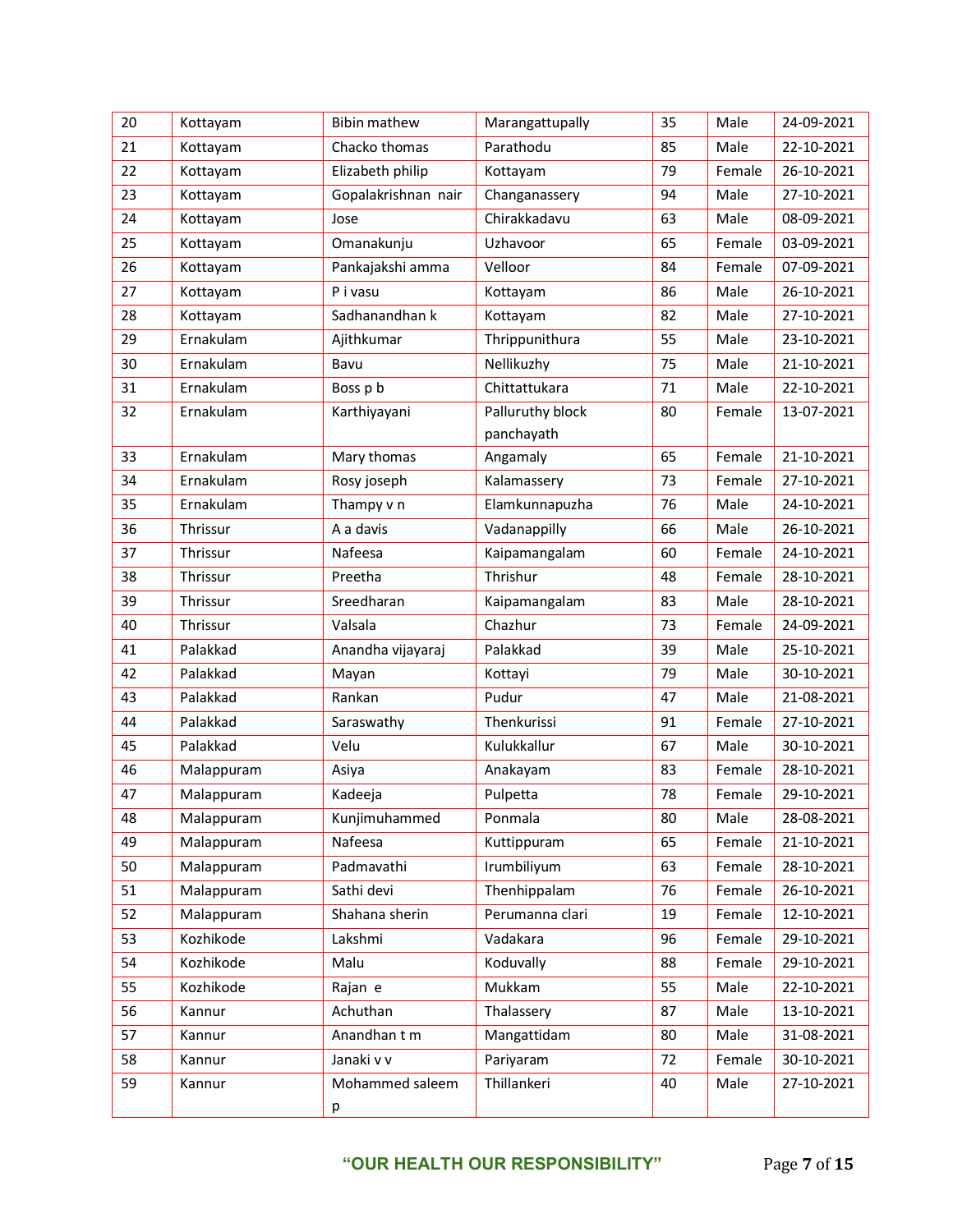| 60 | Kannur | Mohanan      | Azheekode  | 76   | Male | 28-10-2021 |
|----|--------|--------------|------------|------|------|------------|
| 61 | Kannur | Thamban kv   | Anthoor    | 56   | Male | 20-09-2021 |
| 62 | Kannur | Tp devarajan | Thalasserv | $-1$ | Male | 27-10-2021 |

*Detailed list is available with the respective District Medical office (Health)*

## **Table 9. Summary of critical patients**

| Patients in ICUs               | 1123 |
|--------------------------------|------|
| Patients on Ventilator support | 449  |

*\*The data shown contains ICU and Ventilator data from both government and private hospitals*

#### **PART- II COVID-19 TESTING**

## **Table 10. Cumulative number of samples tested**

| <b>Cumulative</b><br><b>Samples</b><br><b>Sent</b> | <b>Cumulative</b><br>routine +<br><b>Sentinel</b><br>samples | Airport<br>surveillance | <b>CB NAAT</b> | <b>True</b><br><b>NAT</b> | <b>POCT</b><br><b>PCR</b> | <b>RT</b><br><b>LAMP</b> | Antigen<br><b>Assay</b> |
|----------------------------------------------------|--------------------------------------------------------------|-------------------------|----------------|---------------------------|---------------------------|--------------------------|-------------------------|
| 37821220                                           | 15117920                                                     | 77321                   | 112486         | 794600                    | 45632                     | 30357                    | 21649218                |

#### **Table 11. Details of new COVID-19 samples in the last 24 hours**

| <b>Samples Sent</b> | Routine +<br><b>Sentinel Samples</b><br>(PCR) | <b>CB NAAT</b> | <b>True NAT</b> | <b>POCT PCR</b> | <b>RT LAMP</b> | Antigen<br><b>Assay</b> |
|---------------------|-----------------------------------------------|----------------|-----------------|-----------------|----------------|-------------------------|
| 70709               | 48888                                         | 234            | 1212            | 562             | 155            | 19658                   |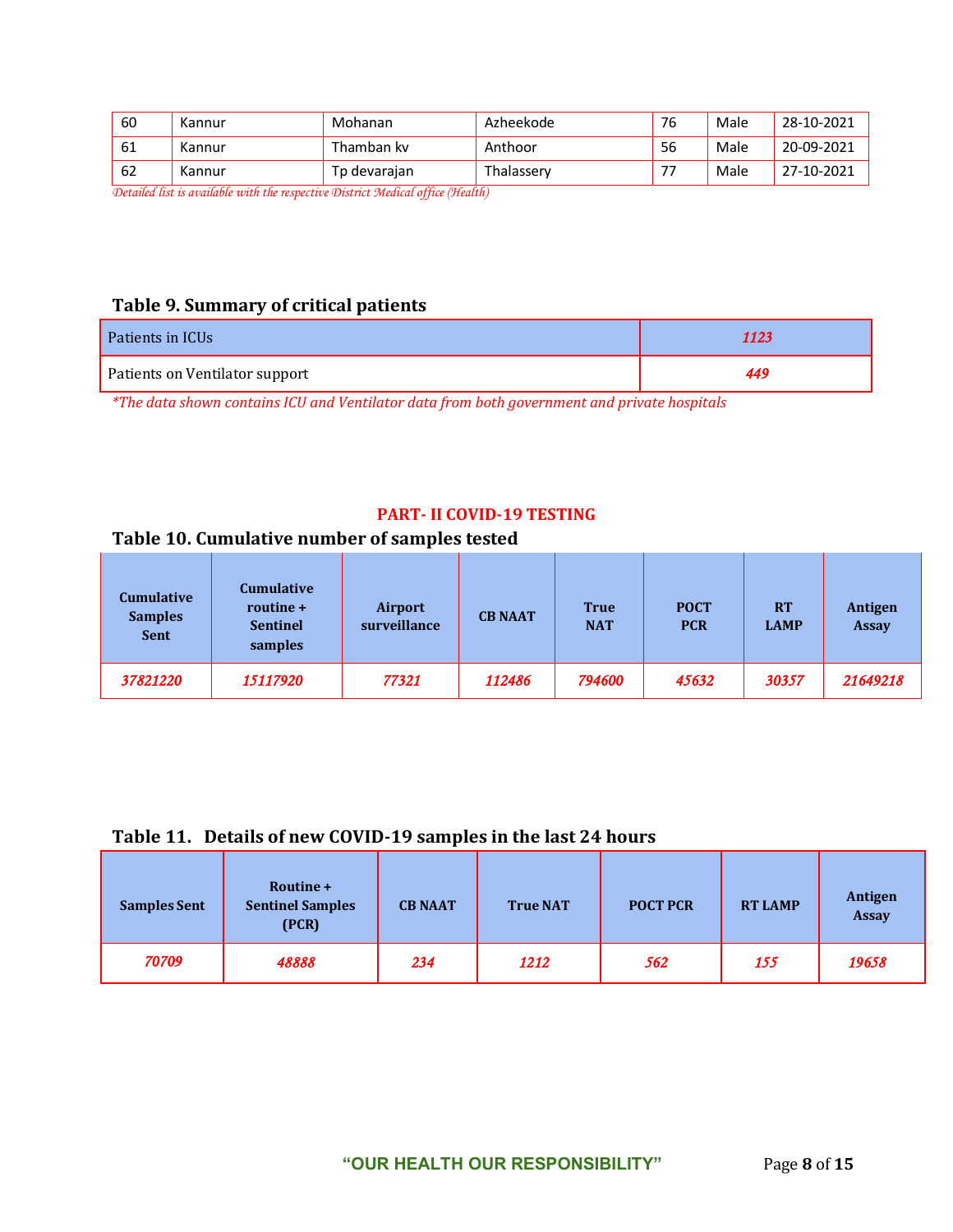#### **PART-III SURVEILLANCE**

## **Table 12. District wise distribution of persons under quarantine and isolation**

| <b>District</b>    | <b>Persons under</b><br>observation as<br>on today | <b>Persons under</b><br>home/institutional<br>quarantine as on today | <b>Total persons under</b><br>hospital Isolation as<br>on today | <b>Persons</b><br>hospitalized<br>today |
|--------------------|----------------------------------------------------|----------------------------------------------------------------------|-----------------------------------------------------------------|-----------------------------------------|
| Thiruvananthapuram | 49189                                              | 47502                                                                | 1687                                                            | 128                                     |
| Kollam             | 20437                                              | 19887                                                                | 550                                                             | 58                                      |
| Pathanamthitta     | 10523                                              | 10079                                                                | 444                                                             | 25                                      |
| Alappuzha          | 6873                                               | 6590                                                                 | 283                                                             | 19                                      |
| Kottayam           | 23697                                              | 23079                                                                | 618                                                             | 12                                      |
| Idukki             | 6833                                               | 6563                                                                 | 270                                                             | 13                                      |
| Ernakulam          | 46541                                              | 45667                                                                | 874                                                             | 51                                      |
| Thrissur           | 14320                                              | 13896                                                                | 424                                                             | 60                                      |
| Palakkad           | 10513                                              | 10195                                                                | 318                                                             | 90                                      |
| Malappuram         | 23338                                              | 22875                                                                | 463                                                             | 8                                       |
| Kozhikode          | 33691                                              | 33008                                                                | 683                                                             | 55                                      |
| Wayanad            | 7900                                               | 7755                                                                 | 145                                                             | 20                                      |
| Kannur             | 12698                                              | 12405                                                                | 293                                                             | 49                                      |
| Kasaragod          | 8632                                               | 8334                                                                 | 298                                                             | 9                                       |
| <b>Total</b>       | 275185                                             | 267835                                                               | 7350                                                            | 597                                     |

## **Table 13. Summary of Travel surveillance 30/10/2021**

| <b>Mode of Travel</b> | <b>Cumulative number of Passengers</b> |
|-----------------------|----------------------------------------|
| International airport | 2268904                                |
| Domestic airport      | 1090166                                |
| <b>Total</b>          | 3359070                                |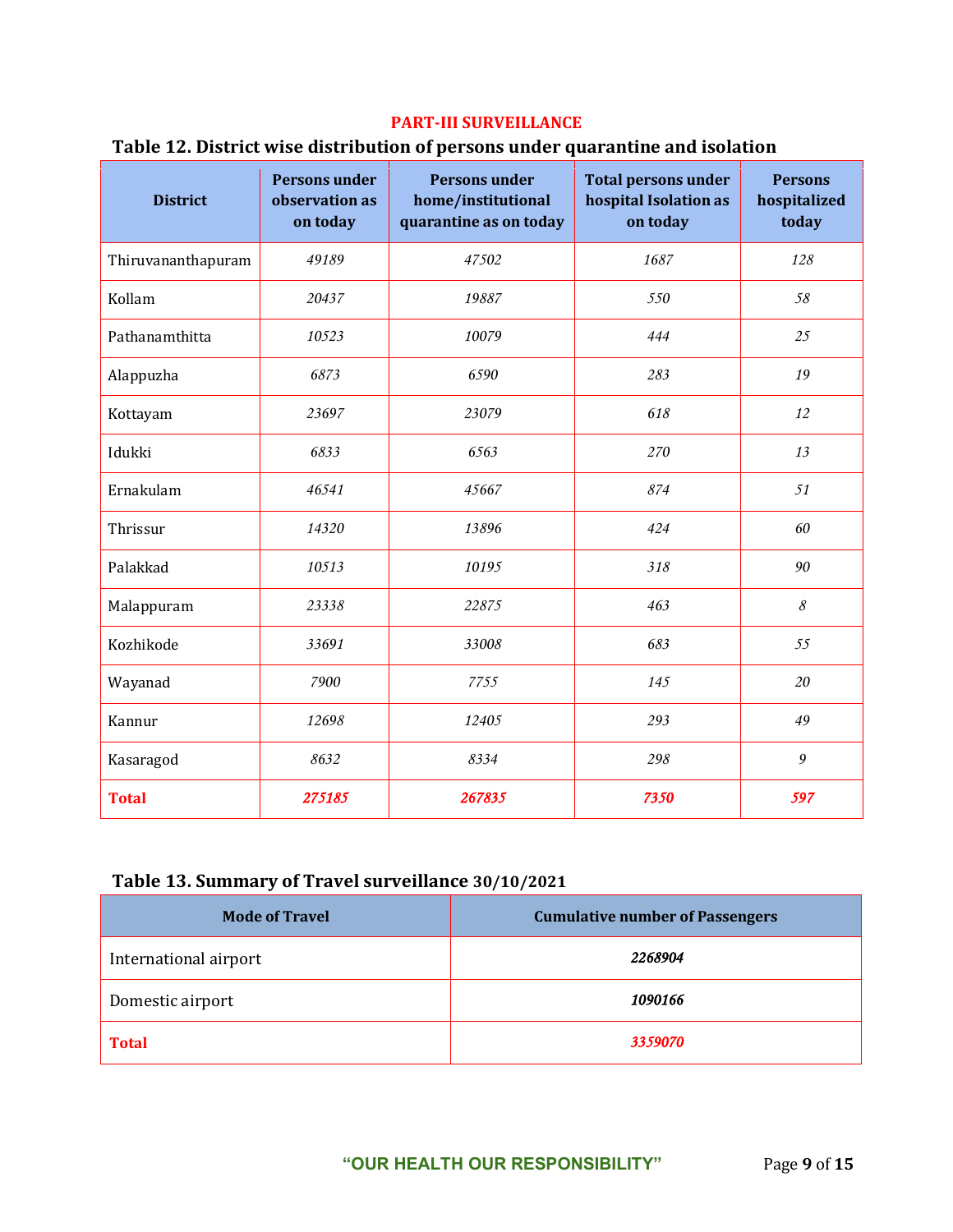#### **PART-IV PSYCHOSOCIAL SUPPORT**

**'***Ottakalla Oppamundu***'** is a program for providing Psychosocial support to the people in quarantine, isolation, school children and other categories of population as well as to the community in general. 927 Mental Health Personnel including Psychiatrists, Psychiatric Social Workers, Clinical Psychologists, and Counsellors are working and have given psychosocial support.

| No. of Psychosocial workers                                                                                                                       | 927         |
|---------------------------------------------------------------------------------------------------------------------------------------------------|-------------|
| Total Psychosocial support calls made to persons in quarantine/ isolation.                                                                        | 71,64,868   |
| Total psychosocial support follow-up calls made                                                                                                   | 32,10,035   |
| Total Post COVID calls                                                                                                                            | 1127482     |
| Total calls made to persons under treatment for mental illnesses, migrant labourers,<br>differently abled children, elderly persons staying alone | 3,48,860    |
| Total Psychosocial support calls to school children                                                                                               | 947019      |
| Total psychosocial support calls to health care workers                                                                                           | 64,194      |
| Total Psychosocial support calls received in helpline numbers                                                                                     | 89,384      |
| <b>Total calls to all categories of Persons</b>                                                                                                   | 1,29,51,842 |

## **Table.14. Psychosocial support provided through the program "Ottakalla Oppamundu"**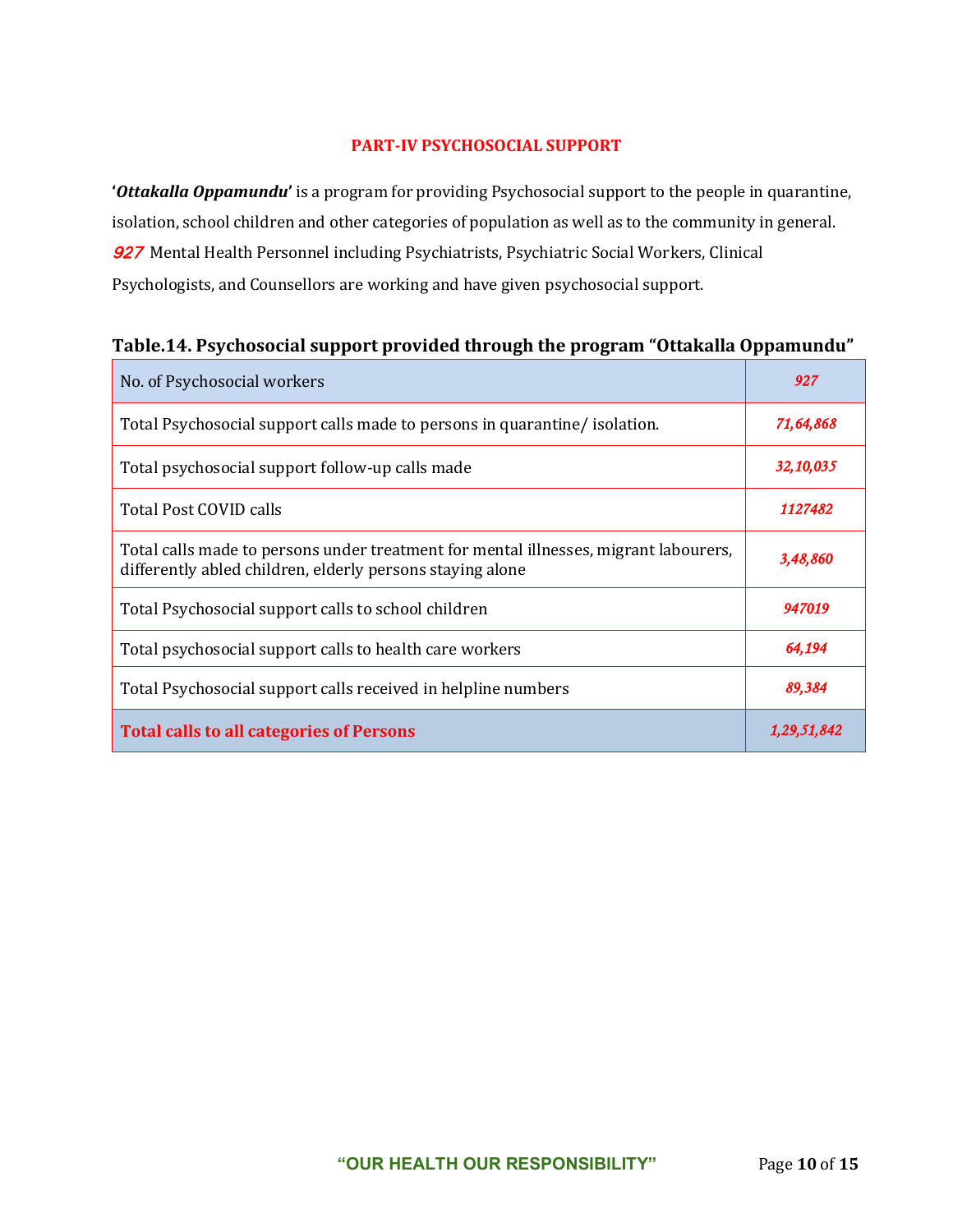| <b>Panchayaths and Urban Wards with WIPR &gt;10</b> |                    |                       |                |
|-----------------------------------------------------|--------------------|-----------------------|----------------|
| <b>Sl.No</b>                                        | <b>District</b>    | <b>LSG</b>            | <b>Ward No</b> |
| 1                                                   | Thiruvananthapuram | Attingal (M)          | 23             |
| $\overline{2}$                                      | Thiruvananthapuram | Edava                 | 10             |
| 3                                                   | Thiruvananthapuram | Manamboor             | 7              |
| $\overline{4}$                                      | Thiruvananthapuram | Panavoor              | $\overline{3}$ |
| 5                                                   | Thiruvananthapuram | Pullampara            | 3              |
| 6                                                   | Thiruvananthapuram | Uzhamalackal          | 12             |
| $\overline{7}$                                      | Thiruvananthapuram | Vellanad              | $\overline{2}$ |
| 8                                                   | Thiruvananthapuram | Vitura                | 13             |
| 9                                                   | Kollam             | Paravoor (M)          | 5              |
| 10                                                  | Kollam             | Vettikkavala          | $\overline{3}$ |
| 11                                                  | Kollam             | Adichanalloor         | 14             |
| 12                                                  | Kollam             | Velinalloor           | 6              |
| 13                                                  | Kollam             | Nedumbana             | 19             |
| 14                                                  | Pathanamthitta     | Pathanamthitta (M)    | 5              |
| 15                                                  | Pathanamthitta     | Kozhanjeri            | 13             |
| 16                                                  | Pathanamthitta     | Vadasserikkara        | 12             |
| 17                                                  | Pathanamthitta     | Kodumon               | 9              |
| 18                                                  | Pathanamthitta     | Vechuchira            | 12             |
| 19                                                  | Pathanamthitta     | Malayalappuzha        | 3              |
| 20                                                  | Pathanamthitta     | Pandhalam-Thekkekkara | $\overline{4}$ |
| 21                                                  | Pathanamthitta     | Kunnanthanam          | 11             |
| 22                                                  | Idukki             | Kattappana (M)        | 22             |
| 23                                                  | Idukki             | Adimali               | 3, 11, 21      |
| 24                                                  | Idukki             | Pallivasal            | 10, 12, 14     |
| 25                                                  | Idukki             | Vellathooval          | 1, 5, 6        |
| 26                                                  | Idukki             | Konnathady            | 13             |
| 27                                                  | Idukki             | Arakkulam             | 11             |
| 28                                                  | Idukki             | Alakkode              | 10             |
| 29                                                  | Idukki             | Udumbannoor           | 2, 12          |
| 30                                                  | Idukki             | Pampadumpara          | 10             |
| 31                                                  | Ernakulam          | Koothattukulam (M)    | 8, 19          |
| 32                                                  | Ernakulam          | Kothamangalam (M)     | 16             |
| 33                                                  | Ernakulam          | North Paravur         | 13             |
| 34                                                  | Ernakulam          | Piravom (M)           | 10, 16, 19     |

#### **PART-V ANNEXURES**

#### **Annexure-1: List of Hotspots as on 30/10/2021**

**"OUR HEALTH OUR RESPONSIBILITY"** Page **11** of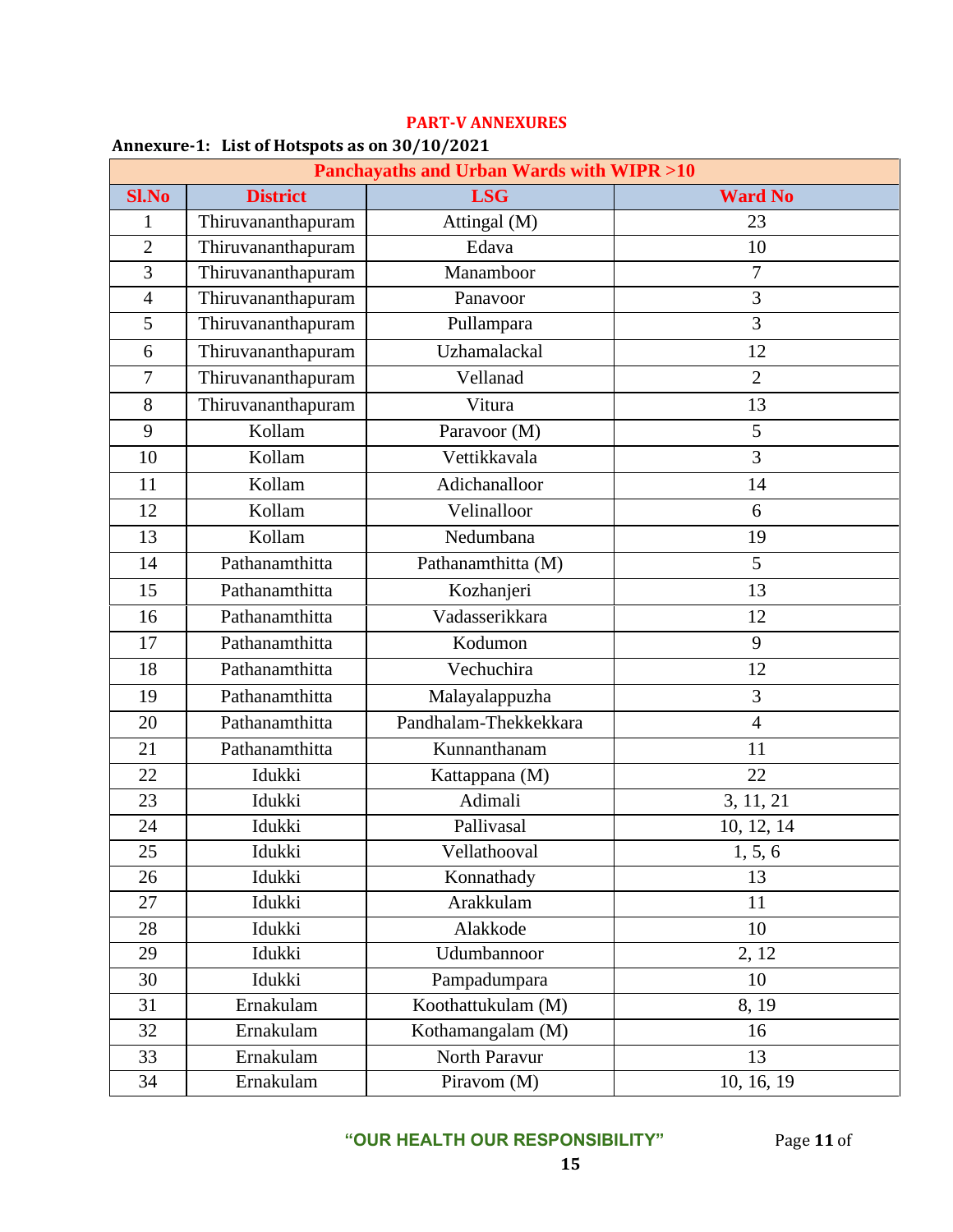| 35 | Ernakulam | Thrikkakkara (M)   | 8               |
|----|-----------|--------------------|-----------------|
| 36 | Ernakulam | Aikkaranad         | $\overline{4}$  |
| 37 | Ernakulam | Avoli              | $\overline{7}$  |
| 38 | Ernakulam | Ayampuzha          | 9               |
| 39 | Ernakulam | Chendhamangalm     | 3               |
| 40 | Ernakulam | Chittattukara      | 14, 2, 4        |
| 41 | Ernakulam | Kadamakkudi        | 13, 8           |
| 42 | Ernakulam | Kalloorkkadu       | 12, 5, 8        |
| 43 | Ernakulam | Kottuvally         | 1, 7            |
| 44 | Ernakulam | Kuttambuzha        | 10              |
| 45 | Ernakulam | Kuzhuppally        | 1, 12, 9        |
| 46 | Ernakulam | Maneed             | 3               |
| 47 | Ernakulam | Manjalloor         | 13              |
| 48 | Ernakulam | Marady             | $\overline{2}$  |
| 49 | Ernakulam | Nayarambalam       | $\overline{5}$  |
| 50 | Ernakulam | Njarakkal          | 5               |
| 51 | Ernakulam | Palakkuzha         | 6               |
| 52 | Ernakulam | Pambakkuda         | 4, 5, 6         |
| 53 | Ernakulam | Pothanikkadu       | 13, 3, 5, 6     |
| 54 | Ernakulam | Puthenvelikkara    | 11, 17, 6       |
| 55 | Ernakulam | Thirumaradi        | 13, 8, 9, 1     |
| 56 | Ernakulam | Thuravur           | $\overline{4}$  |
| 57 | Ernakulam | Thiruvaniyoor      | 1,4             |
| 58 | Ernakulam | Valakom            | 6               |
| 59 | Thrissur  | Thrissur ©         | 6               |
| 60 | Thrissur  | Kodungalloor (M)   | 31              |
| 61 | Thrissur  | Mathilakom         | 3, 9, 16        |
| 62 | Thrissur  | Athirappally       | 3, 6            |
| 63 | Thrissur  | Kaipamangalam      | $\overline{3}$  |
| 64 | Thrissur  | Thanniyam          | 1, 2, 3, 11, 16 |
| 65 | Thrissur  | Kuzhur             | 11              |
| 66 | Thrissur  | Sree Narayanapuram | 8, 9            |
| 67 | Kozhikode | Atholi             | 17              |
| 68 | Kozhikode | Kakkur             | 11              |
| 69 | Kozhikode | Ulliyeri           | 4, 8            |
| 70 | Kozhikode | Koodaranji         | 6               |
| 71 | Wayanad   | Kalppatta (M)      | 23              |
| 72 | Wayanad   | Mananthavady (M)   | 16              |
| 73 | Wayanad   | Kottathara         | 11              |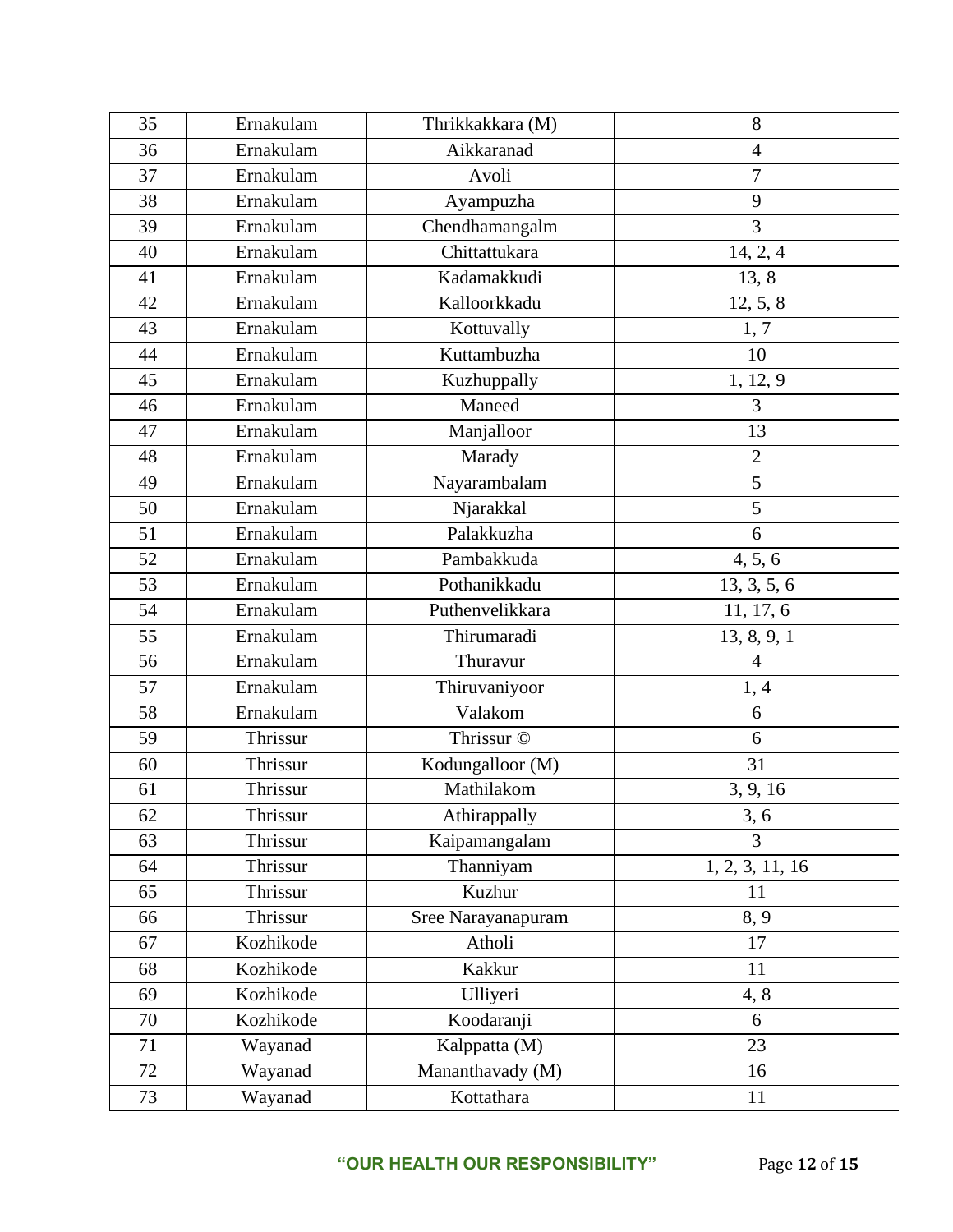| 74                                              | Wayanad   | Muttil     |  |
|-------------------------------------------------|-----------|------------|--|
| 75                                              | Wayanad   | Thariyode  |  |
| 76                                              | Kasaragod | West Eleri |  |
| 77                                              | Kasaragod | Kallar     |  |
| As per G.O(Rt) No.643/2021/DMD dated 18.09.2021 |           |            |  |

# *DISTRICT WISE ABSTRACT*

|                |                    | WIPR $(>10)$      |                |
|----------------|--------------------|-------------------|----------------|
| $Sl$ .No       | <b>District</b>    | <b>No of LSGs</b> | No of wards    |
|                | Thiruvananthapuram | 8                 | 8              |
| $\overline{2}$ | Kollam             | 5                 | 5              |
| 3              | Pathanamthitta     | 8                 | 8              |
| $\overline{4}$ | Alappuzha          | 0                 | 0              |
| 5              | Kottayam           | 0                 | $\Omega$       |
| 6              | Idukki             | 9                 | 16             |
| 7              | Ernakulam          | 28                | 50             |
| 8              | Thrissur           | 8                 | 16             |
| 9              | Palakkad           | 0                 | 0              |
| 10             | Malappuram         | 0                 | 0              |
| 11             | Kozhikode          | 4                 | 5              |
| 12             | Wayanad            | 5                 | 5              |
| 13             | Kannur             | 0                 | 0              |
| 14             | Kasaragod          | $\overline{2}$    | $\overline{2}$ |
|                | <b>Grand Total</b> | 77                | 115            |

| <b>References</b>                                                     |
|-----------------------------------------------------------------------|
| 1. Thiruvanathapuram: DDMA/01/2020/COVID/H2 WIPR 11A dated 25.10.2021 |
| 2. Kollam: DCKLM/1827/2020-DM2(1) dated 25.10.2021                    |
| 3. Pathanamthitta: DCPTA/1185/2020/DM5 dated 25.10.2021               |
| 4. Kottayam: Nil                                                      |
| 5.Alappuzha: Nil                                                      |
| 6.Idukki: DCIDK/2584/2021 dated 25.10.2021                            |
| 7. Ernakulam: 3804/2020/D2 dated 25.10.2021                           |
| 8. Thirissur: DCTSR/H4/14476/2019 dated 25.10.2021                    |
| 9. Palakkad: Nil                                                      |
| 10.Malappuram: Nil                                                    |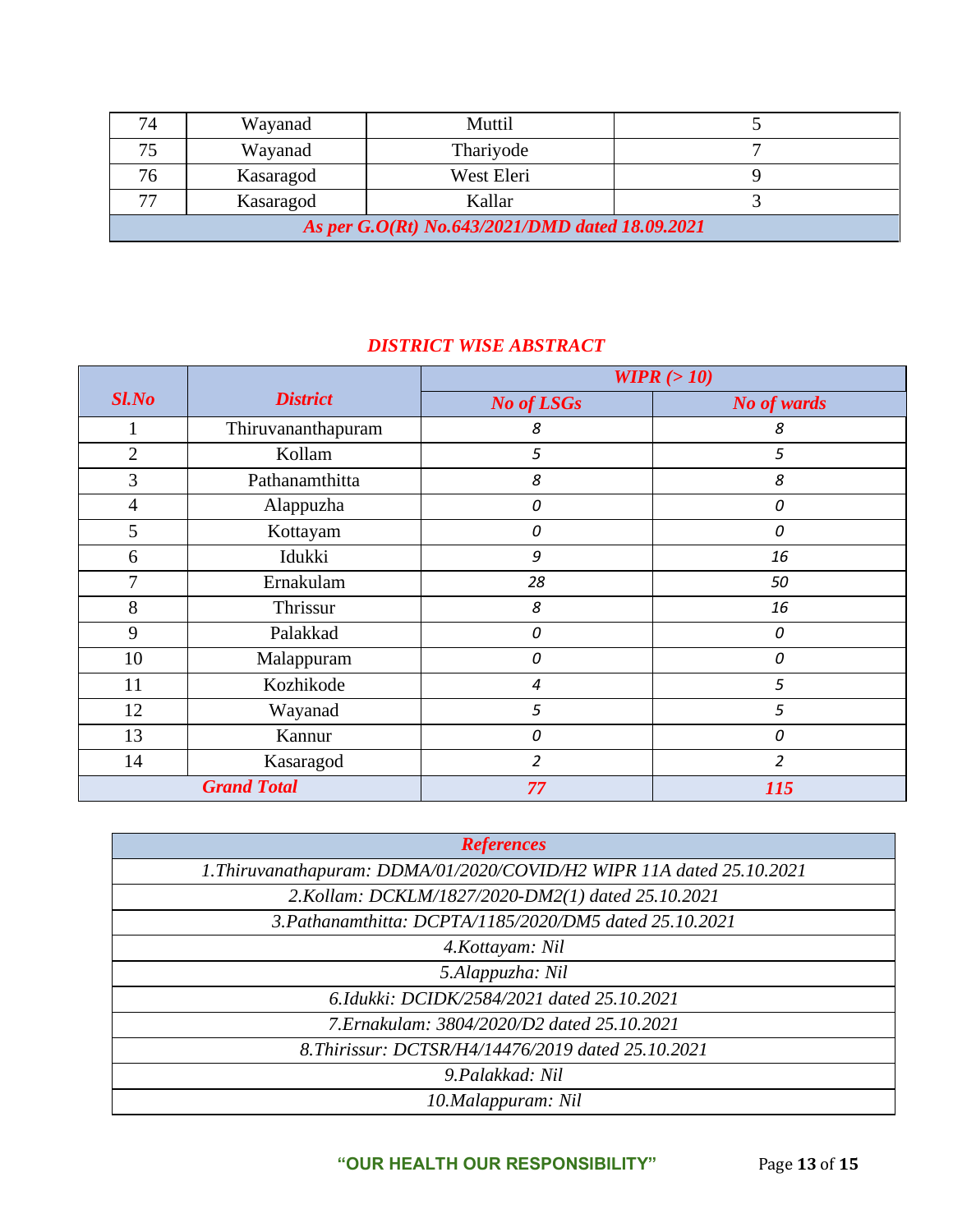| 11.Kozhikkode: DCKKD/6274/2021/F4 dated 24.10.2021  |  |
|-----------------------------------------------------|--|
| 12. Wayanad: DCWYD/2671/2021/DM5 dated 23.10.2021   |  |
| 13 Kannur: Nil                                      |  |
| 14. Kasaragod: DCKSGD/1331/2020-K1 dated 25.10.2021 |  |

## **Annexure-2:** District Covid 19 Control Room Numbers Oxygen War Room Numbers

| <b>District</b>    | <b>Covid 19 Control Room Numbers</b>   | <b>Oxygen War Room Numbers</b> |
|--------------------|----------------------------------------|--------------------------------|
| Thiruvananthapuram | 9188610100, 1077, 0471 277 9000        | 7592939426, 7592949448         |
| Kollam             | 0474 2797609, 2794006, 8589015556      | 75920 03857                    |
| Alappuzha          | 0477 2239999, 2238642, 2238651         | 7594041555                     |
| Pathanamthitta     | 0468 2222515, 0468 2228220             | 1077, 8547715558               |
| Idukki             | 18004255640, 0486 2232220, 2233118     | 18004255640, 04862233118       |
| Kottayam           | 9188610014, 9188610016, 0481 2304800,  | 0481 256 7390                  |
|                    | 0481 2583200, 0481 2566100, 0481       |                                |
|                    | 2566700, 0481 2561300                  |                                |
| Ernakulam          | 0484 2368702, 0484 2368802, 0484       | 75940 46167                    |
|                    | 2368902                                |                                |
|                    | Guest Control Room 9072303275,         |                                |
|                    | 9072303276                             |                                |
|                    | WhatsApp Number 9400021077             |                                |
| Thrissur           | 9400066921, 9400066922, 9400066923     | 9400063430, 7034099935         |
| Palakkad           | 0491 251 0580, 04912510583             | 0491251 0577, 8848902376       |
|                    | 0491 251 0575, 0491 251 0576, 251 0574 |                                |
| Malappuram         | 0483 2737858, 0483 2737857,0483        | 0483 2952950                   |
|                    | 2733251, 0483 2733252, 2733253         |                                |
| Calicut            | 0495 2371471, 0495 2376063             | 75940-01419, 7594001485        |
|                    | Collectorate 0495 2371002              |                                |
| Kannur             | 0497 2700194, 2713437, 9400066062,     | 8281899687                     |
|                    | 9400066616                             |                                |
| Wayanad            | 04936 202343, 04936 202375             | 9526831678                     |
| Kasaragod          | 9946000493, 9946000293                 | 9645002811                     |

## **Annexure-3: Table of links to documents, guidelines, and websites**

| Dashboard                        | https://dashboard.kerala.gov.in/                                            |
|----------------------------------|-----------------------------------------------------------------------------|
| Daily Bulletin                   | http://dhs.kerala.gov.in/0 ഡയിലി-ബുള്ളറ്റിന്%E2%80%8D/                      |
| <b>Guidelines and Advisories</b> | http://dhs.kerala.gov.in/231000-<br>നിര്%E2%80%8D <b>ദേശങ്ങള്%E2%80%8D/</b> |